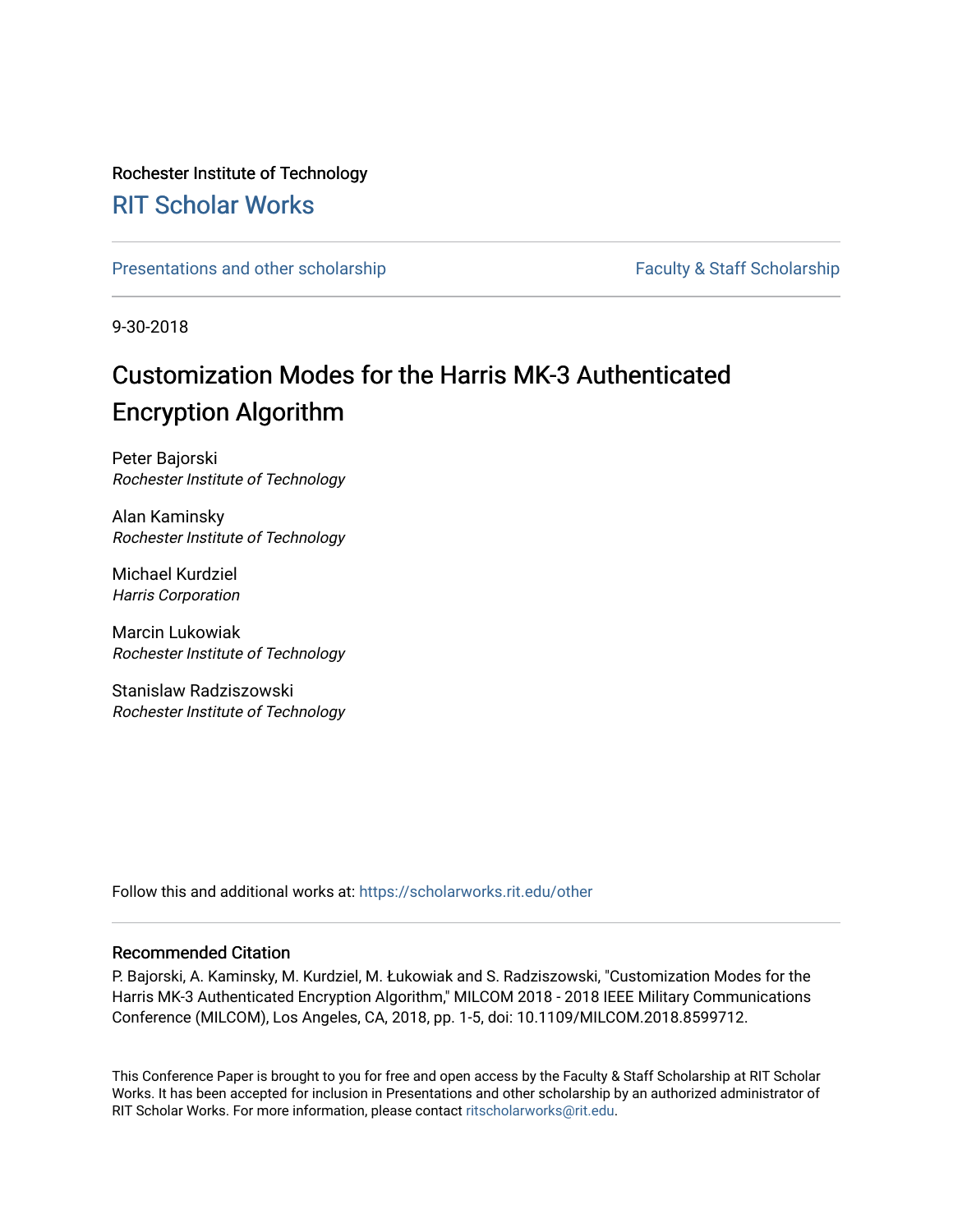# Customization Modes for the Harris MK-3 Authenticated Encryption Algorithm

Peter Bajorski\*, Alan Kaminsky<sup>†</sup>, Michael Kurdziel<sup>‡</sup>, Marcin Łukowiak<sup>§</sup>, and Stanisław Radziszowski<sup>¶</sup>

<sup>∗</sup>School of Mathematical Sciences, Rochester Institute of Technology, pxbeqa@rit.edu

†Department of Computer Science, Rochester Institute of Technology, ark@cs.rit.edu

‡Harris Corporation, MKurdzie@harris.com

§Department of Computer Engineering, Rochester Institute of Technology, mxleec@rit.edu ¶Department of Computer Science, Rochester Institute of Technology, spr@cs.rit.edu

*Abstract***—MK-3 is a new proprietary authenticated encryption algorithm based on the duplex sponge construction. To provide security autonomy capability, such that different users can have sovereign variants of the encryption algorithm, MK-3 is designed to be customizable. Two levels of customization are supported, Factory Customization and Field Customization. Customization is done by modifying functions and function parameters in the algorithm to yield differing cipher functions while preserving the algorithm's security. This paper describes the MK-3 algorithm's customization options and discusses results of testing designed to verify security autonomy among the customized variants.**

#### I. INTRODUCTION

The MK-3 authenticated encryption algorithm [1][2] uses the duplex sponge construction [3]. As such, the algorithm's design centers on a bijective function that maps a 512-bit input state to a 512-bit output state. The bijective function consists of several rounds: 10 rounds for a 128-bit key, 16 rounds for a 256-bit key. Each round consists of a substitution layer with 16×16-bit S-boxes, a bit permutation layer, a mixer layer, and a round constant addition layer.

The MK-3 algorithm is intended to be customizable. Each customized version must yield a different encryption algorithm that is not interoperable with any other version, while still being as secure as the original algorithm analyzed by Kelly [1].

This paper's novel contributions are threefold. First, whereas the original paper [1] described just the basic MK-3 algorithm, this paper describes modifications to the basic algorithm's design to implement customized versions of the algorithm. Second, this paper analyzes the cryptographic security of customized versions of the algorithm. Third, this paper analyzes whether customized versions of the algorithm are noninteroperable with each other and with the original version.

The MK-3 algorithm supports two levels of customization: Factory Customization and Field Customization. The Factory Customization capability allows different customized encryption algorithms to be provided to various customers. The user cannot affect this level of customization. Rather, settings are specified for a customized version, after analysis to ensure that the customized version remains secure. These settings are stored in firmware and are loaded into the encryption circuitry at power-on. Factory Customization is implemented in any or all of the bijective function layers.

Key||IV AAD PT PT. R bits bits Ō State =  $R$  $+ C$  bits Tag CT CT

Fig. 1. MK-3 duplex sponge construction

The Field Customization capability allows the user to customize the encryption algorithm further after power-on. These settings are stored in a 128-bit register that can be changed at any time during operation (except in the middle of a message). All possible register values must yield different, fully secure customized algorithms. Field Customization is implemented in the bijective function's mixer layer.

This paper is organized as follows. Section II describes the MK-3 authenticated encryption algorithm. Section III describes the requirements for military security autonomy among different users of a cryptographic algorithm. Section IV describes how MK-3's Factory Customization and Field Customization are implemented and explains why customized versions are still secure. Section V reports results of experiments to determine whether different customized MK-3 versions are in fact noninteroperable. Section VI offers concluding remarks.

#### II. MK-3 AUTHENTICATED ENCRYPTION ALGORITHM

MK-3 is a new authenticated encryption algorithm that meets government and military security requirements. It is based on a simplified version of the duplex sponge construction [3]. Refer to Fig. 1. Padding and field separation are applied at higher levels in the system. For this reason, it is sufficient to specify only the MK-3 state and the MK-3 bijective function *F*.

The MK-3 state size is 512 bits, consisting of a 128-bit rate portion *R* and a 384-bit capacity portion *C*. With this rate and capacity, MK-3 can support key sizes of 128 bits and 256 bits. These are the NIST recommended symmetric key sizes [4].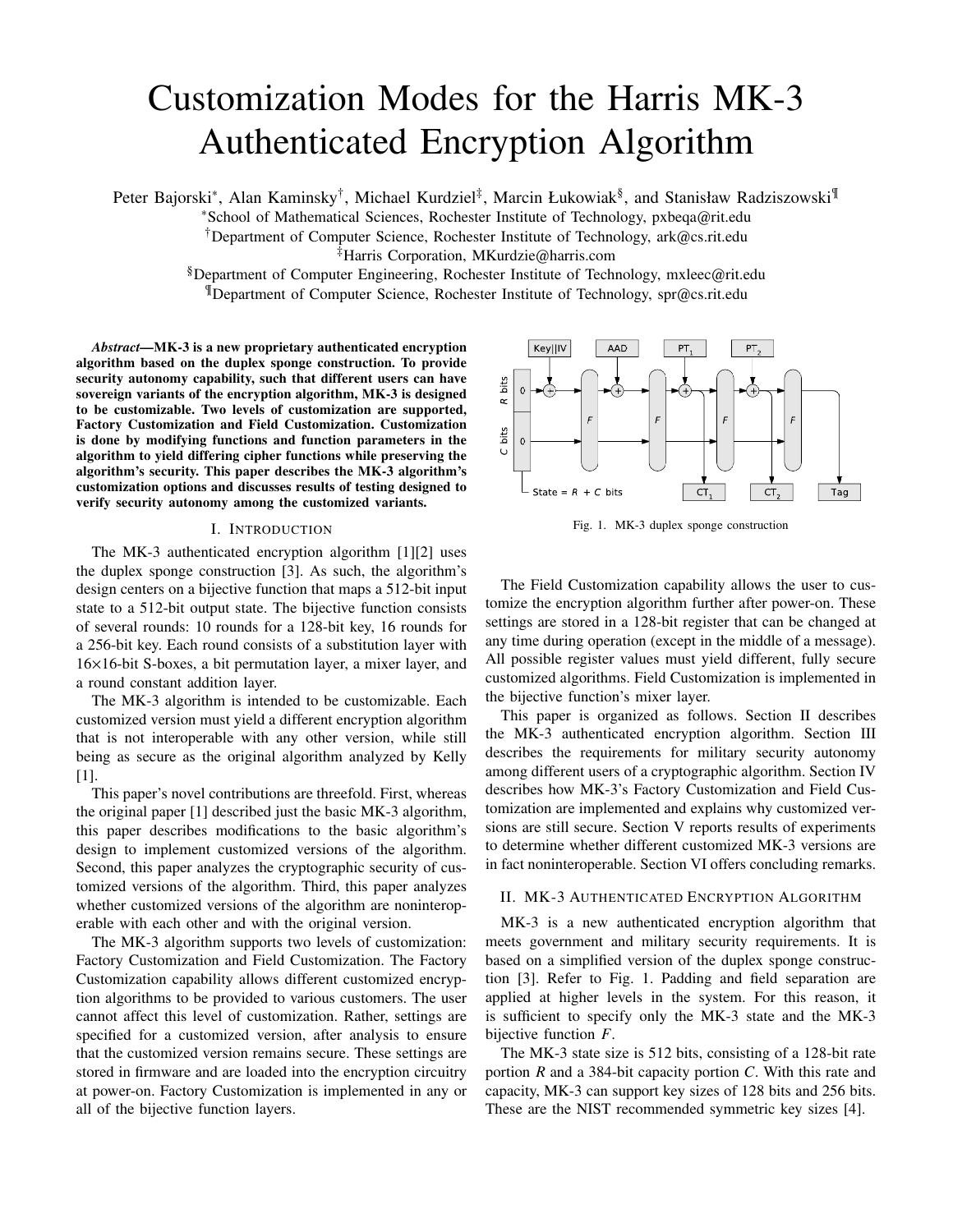

Fig. 2. MK-3 round function; each line is one 16-bit word

The MK-3 bijective function consists of a number of iterated rounds: 10 rounds for a 128-bit key, 16 rounds for a 256-bit key. Fig. 2 shows the round function, comprising four steps: the Substitution Step (S), the Bitwise Permutation Step  $(\pi)$ , the Mix Step (M), and the Add Round Constant Step  $(\oplus)$ . The 512-bit state is partitioned into thirty-two 16-bit words, and operations are applied to these words.

The first operation in the MK-3 round function is the Substitution Step (S). The substitution step is a bricklayer permutation that uses 32 identical, bijective  $16 \times 16$ -bit S-boxes. This step is the main source of confusion within the cipher. It is the only nonlinear step, as is typical with most substitutionbased symmetric key algorithms [5].

The second operation is the Bitwise Permutation Step  $(\pi)$ . Bitwise permutations are easily implementable in hardware via a simple rerouting of wires. Compared to a permutation on the words of the state, a bitwise permutation intuitively provides much better diffusion. The bitwise permutation step is the main source of long-range diffusion (i.e., across the entire state) in the algorithm.

The third operation is the Mix Step (M). The purpose of the mix step is to provide local diffusion (i.e., across two words) and to increase the linear and differential branch numbers of a round from two to three. MK-3 uses a mixer based on multiplication by a  $2\times 2$  matrix in GF( $2^{16}$ ) modulo the irreducible polynomial  $p(x) = x^{16} + x^5 + x^3 + x^2 + 1$ . The mixer takes a vector of two input words *A* and *B* and multiplies the vector by an invertible matrix, producing a vector of output words *A'* and *B'*:

$$
\begin{pmatrix} A' \\ B' \end{pmatrix} = \begin{pmatrix} 1 & x \\ x & x+1 \end{pmatrix} \times \begin{pmatrix} A \\ B \end{pmatrix}
$$

The final operation is the Add Round Constant Step  $(\oplus)$ . A constant 512-bit value is added to the state using bitwise exclusive-or. To disrupt symmetry and prevent slide attacks, a different round constant is added in each round.

#### III. MILITARY SECURITY AUTONOMY

Sovereign cryptography refers to the capability that allows cryptography users to install their own cryptographic algorithm into a product after delivery and without U.S. Government or radio vendor involvement. This provides the customer with the capability of "Security Autonomy." Security Autonomy is defined as the ability to manage the security posture of an information system in a way that is independent of any third party. This not only includes independent operational management of the system, but also independent design and maintenance of the security elements of the system.

The most significant challenge to providing sovereign cryptographic capability is policy related. The U.S. Department of State export policy regulates the international distribution of military-grade cryptographic technologies and specifically limits sovereign cryptography approaches in military communications equipment. Development and economic feasibility, deployment logistics, system security verification and system reliability testing present additional challenges.

For military applications, a Security Autonomy capability can also be provided by supplying users with their own customized versions of a proprietary cryptographic algorithm. The MK-3 cryptographic algorithm can be customized in various ways. This capability is provided with two types of customization, namely Factory Customization and Field Customization.

Factory Customization is substantial in that the structure and major components of the cryptographic algorithm are modified. One disadvantage of Factory Customization is that human error can cause degradation of the cryptographic system's security. MK-3 employs an encryption/decryption algorithm structure that can be customized under well understood design constraints. Proper Factory Customization and verification allows a custom algorithm variant to be provided with maximum security.

Users might also want to restrict knowledge of their own variant of a cryptographic algorithm. To this end, the MK-3 design allows the algorithm to be customized in the field. Field Customization allows users to make changes to the cryptographic algorithm via a tool after the device is provided to them. All possible parameters that can be input into the system via the tool to provide the Field Customization are equally valid, and none degrade the cryptographic strength of the algorithm. In addition, parameters for this mode of customization are known only to the user.

#### IV. MK-3 CUSTOMIZATION IMPLEMENTATION

Customized versions of the MK-3 algorithm are implemented by altering the round function in specific ways designed to preserve the algorithm's security while ensuring that different customized versions of the algorithm are not interoperable. Factory customizations affect any or all steps of the round function. Field customizations affect the Mix Step.

#### *A. Factory Customization*

The MK-3 round function is designed to be customizable. The user cannot change the customized features once they are installed at the factory. The parameters and functions are designed to preserve the algorithm's security; consequently,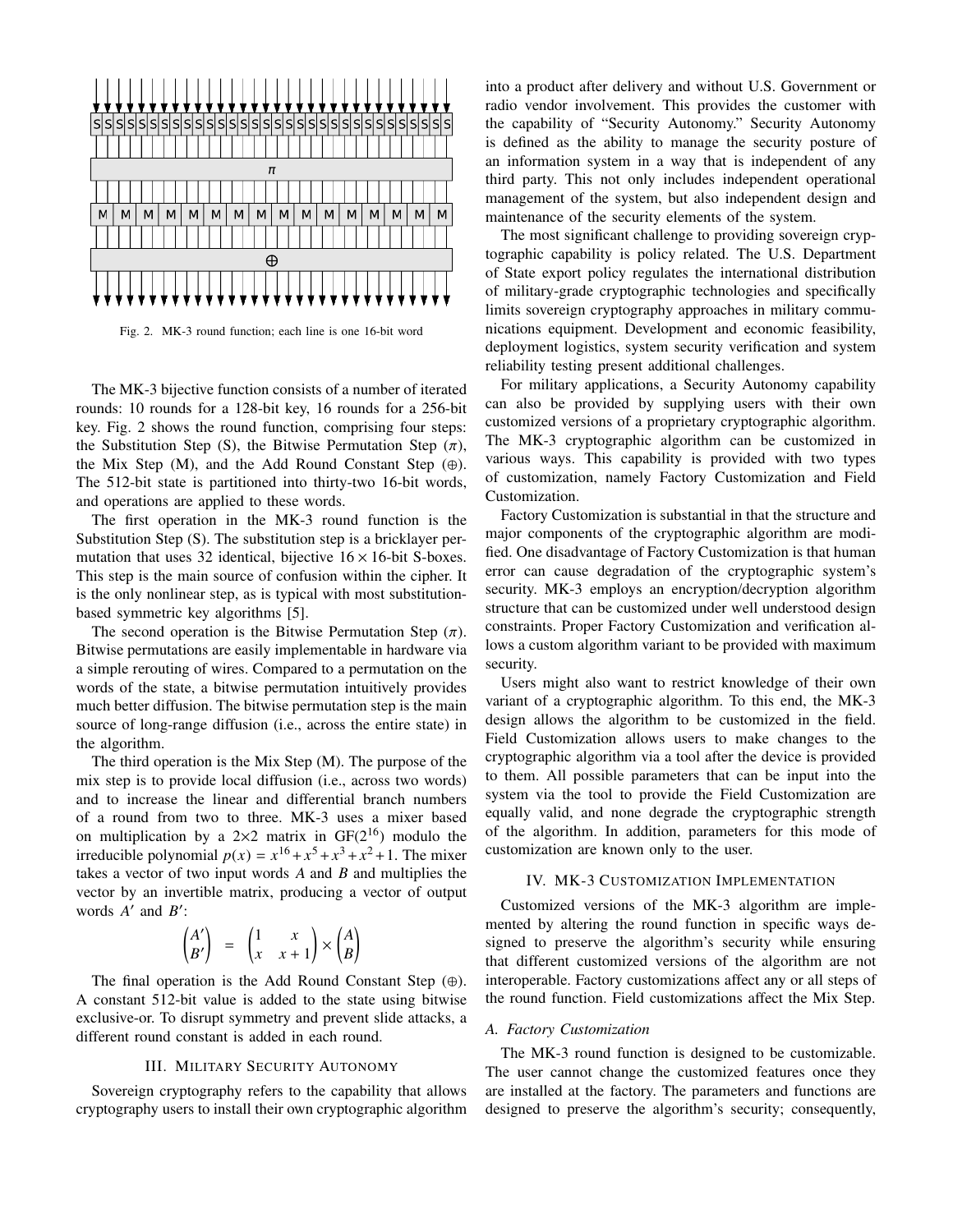each potential group of parameters and functions must be analyzed to ensure they meet security requirements.

*1) Substitution Step Factory Customization:* The MK-3 S-box computes the following function of the 16-bit input  $\alpha$ :

$$
S(\alpha)=A\cdot \alpha^{-1}+b
$$

The input is treated as an element of  $GF(2^{16})/f(x)$ , where  $f(x)$  is a degree-16 irreducible polynomial; the inverse  $\alpha^{-1}$ is computed; the inverse is treated as a 16-bit vector and an affine transform is applied, yielding the 16-bit output. The affine transform is defined by a 16×16-bit invertible matrix *A* and a 16-bit vector *b*. The MK-3 paper [1] specified an S-box with a particular irreducible polynomial  $f(x)$ , matrix A, and vector *b*.

The MK-3 security analysis in [1] was based on these characteristics of the S-box:

- No fixed points, where  $S(\alpha) = \alpha$ .
- No opposite fixed points, where  $S(\alpha)$  = bitwise complement of  $\alpha$ .
- Maximum differential probability  $\leq 2^{-14}$ .
- Maximum linear bias  $\leq 2^{-8}$ .

However, the security analysis did not assume any particular values for the irreducible polynomial  $f(x)$ , the matrix *A*, or the vector *b*. Therefore, the Substitution Step can be customized, without affecting the algorithm's security, by changing any or all of  $f(x)$ , *A*, and *b*, yielding a different S-box mapping.

A tool set is used to create a customized S-box. Given a degree-16 irreducible polynomial  $f(x)$ , the tool generates a random invertible matrix *A* and a random vector *b*; analyzes the resulting S-box to verify that it meets the preceding security requirements; and repeats if necessary with different *A* and *b* until the S-box is suitable.

*2) Bitwise Permutation Step Factory Customization:* The Bitwise Permutation Step in [1] rearranges the 512 bits of the state via this formula:

$$
\pi(x) = 31x + 15 \pmod{512}
$$

where *x* is the input bit position ( $0 \le x \le 511$ ) and  $\pi(x)$  is the output bit position  $(0 \le \pi(x) \le 511)$ .

The MK-3 security analysis in [1] was based on these characteristics of the bitwise permutation:

- Each output bit of a given S-box goes to a different mixer's input bit.
- The bitwise permutation has no fixed points, where  $\pi(x) = x$ .
- The order of each bit position is greater than the number of rounds in the bijective function.

As the bijective function goes through multiple rounds, each bit position in the input state is repeatedly permuted by applying the above formula. Repeatedly applying the permutation formula to a bit position—that is, computing  $\pi(\pi(\ldots(\pi(x))))$ —eventually yields the same bit position as the original *x*. The "order" of a bit position is the number of repetitions needed for a bit to return to its original position. A bit that returns to the same position during the rounds of the bijective function is a weakness that an attacker might be able to exploit. (For example, an attack on the PRESENT block cipher was successful due in part to its round function's bitwise permutation, which has fixed points and small orders [6].)

Any bitwise permutation formula that meets the preceding security requirements may be used without degrading the security of MK-3. Kelly [1] identified 384 suitable permutation formulas. The factory customizes the Bitwise Permutation Step by choosing one of these formulas.

*3) Mix Step Factory Customization:* As will be seen, Field Customization of the Mix Step uses a fixed 256-element lookup table. Each table element gives the coefficients of a different degree-16 irreducible polynomial. The table's contents are established during Factory Customization. The factory customizes the table by choosing 256 different polynomials from among the 4080 possible degree-16 irreducible polynomials.

*4) Add Round Constant Step Factory Customization:* The Add Round Constant Step exclusive-ors a 512-bit constant into the state. Each round uses a different round constant. Kelly [1] specified particular round constants.

The security of MK-3 depends on these characteristics of the round constants:

- Every round constant is different.
- There is no structure in the round constants.

However, the security analysis does not depend on the particular values of the round constants. Therefore, the Add Round Constant Step can be customized, without affecting the algorithm's security, by choosing different round constants that meet the preceding requirements.

A recommended method for creating round constants is to apply a cryptographic hash function, such as SHA-512 or SHA-3-512, to compute the digests of successive counter values starting from an arbitrary value, and to use the digests as the round constants.

#### *B. Field Customization*

MK-3 includes a 128-bit Field Customization Register (FCR) that performs additional customization beyond the factory installed function and parameter settings. The FCR's contents may be changed at any time during operation. All of the possible FCR values yield fully secure, yet noninteroperable customized versions of the MK-3 algorithm. The user can therefore pick any FCR value without needing to analyze the security of the resulting version.

As previously stated, each mixer in the Mix Step treats its inputs as field elements in  $GF(2^{16})$ , that is, polynomials. The mixer's outputs *A* ′ and *B* ′ are computed from its inputs *A* and *B* by these formulas:

$$
A' = A + xB
$$
  

$$
B' = xA + xB + B
$$

The mixer's output computations involve field multiplications. A  $GF(2^{16})$  field multiplication is the polynomial product of the field elements modulo an irreducible degree-16 polynomial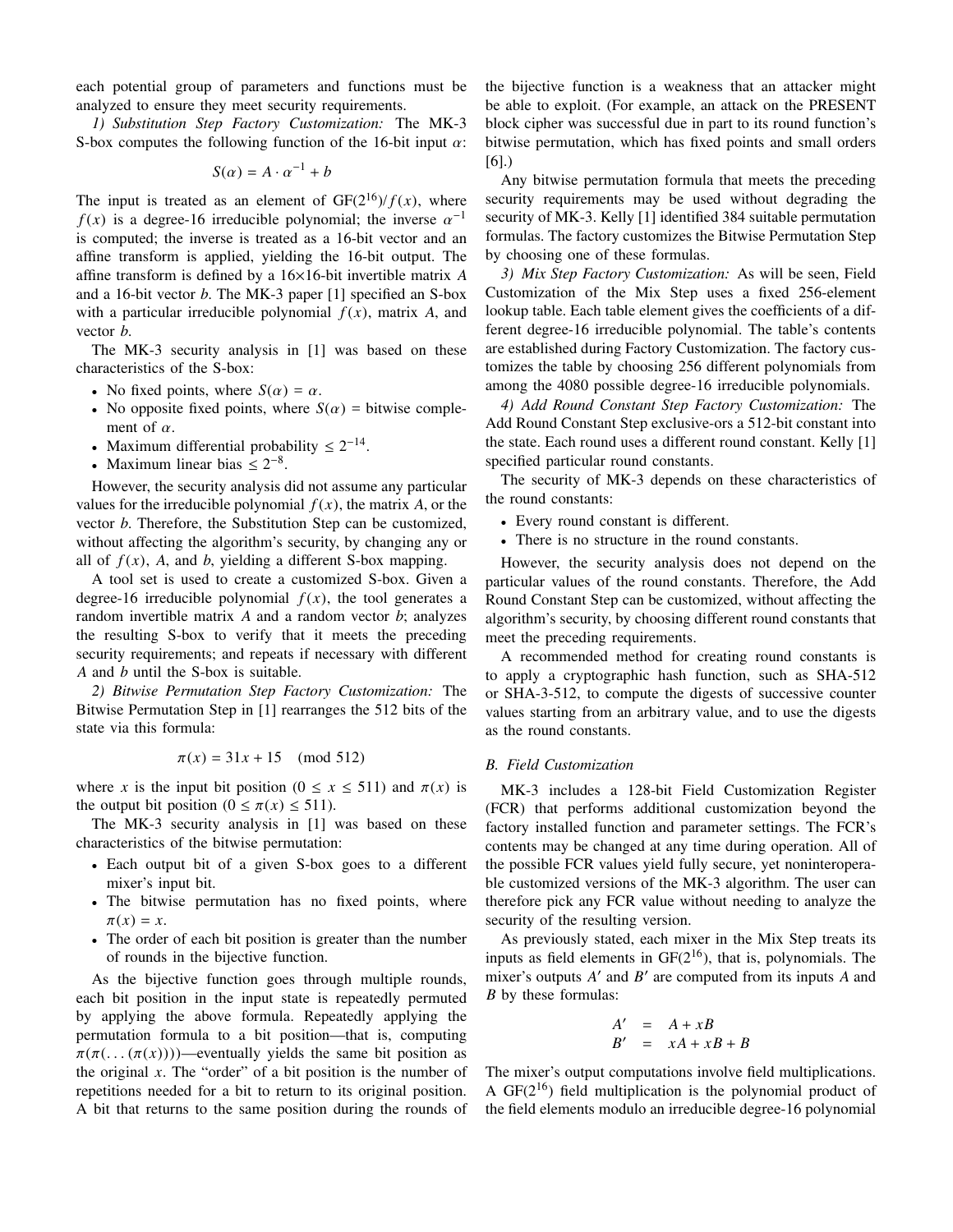

Fig. 3. MK-3-based authenticated stream cipher, 128-bit key

 $p(x)$ . Kelly [1] specified the mixer's irreducible polynomial as  $p(x) = x^{16} + x^5 + x^3 + x^2 + 1.$ 

However, the security analysis does not depend on the particular choice of the mixers' irreducible polynomial. Choosing a different irreducible polynomial will alter the output values computed by the above formulas, thereby altering the MK-3 round function's mapping, without affecting its security.

The 128-bit FCR is partitioned into sixteen 8-bit sections, one section for each of the sixteen mixers in the round function. Each mixer's circuitry uses the value of the corresponding FCR section as an index into the 256-element irreducible polynomial table described previously to obtain the irreducible polynomial coefficients for that mixer. Note that different mixers can be made to use different irreducible polynomials.

Thus, changing the FCR setting in the field changes the mapping calculated by each mixer, yielding a customized version of the MK-3 algorithm. Because the FCR setting picks each mixer's polynomial out of a factory-specified table of irreducible polynomials, every possible FCR setting is guaranteed to yield a valid mixer mapping.

#### V. MK-3 SECURITY AUTONOMY TESTING

To evaluate whether Field Customization yields noninteroperable versions of MK-3, we created two software implementations of an MK-3-based authenticated stream cipher, including the FCR. Fig. 3 depicts the first implementation, which inputs a 128-bit key and a 128-bit nonce and outputs a 128-bit keystream (KS) and a 128-bit tag. Fig. 4 depicts the second implementation, which inputs a 256-bit key (split into two 128-bit chunks) and a 128-bit nonce and outputs a 128-bit keystream and a 128-bit tag. The keystream and tag are what would be obtained by encrypting an all-zero plaintext block. (While we used a single keystream block in our tests, multiple keystream blocks might be generated when encrypting an actual message.)

We tested the original MK-3 version from [1] as well as ten factory-customized versions. The customized versions altered the S-box's *A* matrix and *b* vector, the Mix Step's table of irreducible polynomials, and the round constants, as described previously.

To test each factory-customized version, we applied various key, nonce, and FCR inputs (described below), we observed the keystream and tag outputs, and we used statistical tests



Fig. 4. MK-3-based authenticated stream cipher, 256-bit key

to determine whether the outputs showed random behavior or nonrandom behavior. Of course, a secure cipher should generate random outputs.

The statistical tests took the form of odds ratio uniformity tests on a series of outputs (keystream, tag) resulting from a series of differing inputs (key, nonce, FCR). The odds ratio uniformity test uses the methodology of Bayesian model selection [7]. The odds ratio uniformity test calculates the logarithm of the posterior odds ratio of two hypotheses: *H*1, that the series of output values obeys a discrete uniform distribution, and  $H_2$ , that the series of output values does not obey a discrete uniform distribution. If the log odds ratio is positive, then  $H_1$ 's probability is greater than  $H_2$ 's probability, indicating that the output series is random. Vice versa, if the log odds ratio is negative, then  $H_2$ 's probability is greater than  $H_1$ 's probability, indicating that the output series is nonrandom. For detailed information about the odds ratio uniformity test, see Appendix B of [8].

We performed four kinds of statistical tests:

- *Avalanche Test (AVAL).* We inputed an all-zero key, an all-zero nonce, and an all-zero FCR, and we observed the keystream and tag outputs. Then we applied a series of inputs, each of which differed from the original input by flipping a single bit in the key, nonce, or FCR, and we observed the series of differences (exclusive-ors) between the resulting outputs and the original outputs. We applied odds ratio uniformity tests to detect nonrandom behavior in the series of differences. These tested whether flipping a single input bit resulted in completely different (random) outputs.
- *Key Varying Difference Test (KVDT).* We inputed an allzero key, an all-zero nonce, and an all-zero FCR, and we observed the keystream and tag outputs. Then we applied a series of values to the key input while keeping the nonce and FCR the same. The key inputs formed a Gray code sequence, in which successive keys differed in just one bit position. We observed the series of differences (exclusiveors) between the each output and the previous output. We applied odds ratio uniformity tests to detect nonrandom behavior in the series of differences. These tested whether a small change to the key resulted in completely different (random) outputs.